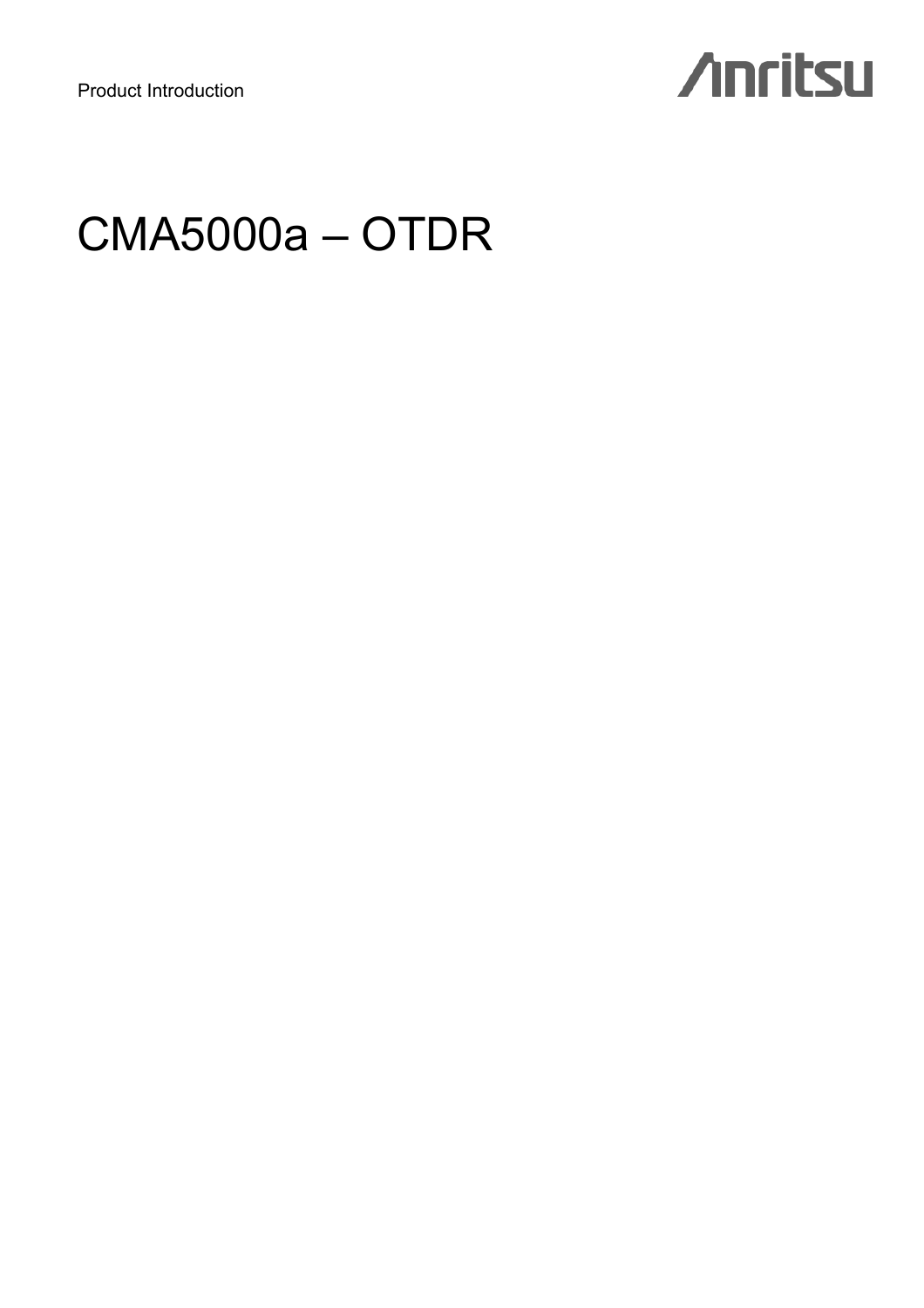

Discover What's Possible™

# **CMA5000a – OTDR Product Introduction**





### **Anritsu Corporation**

CMA5000a-E-L-2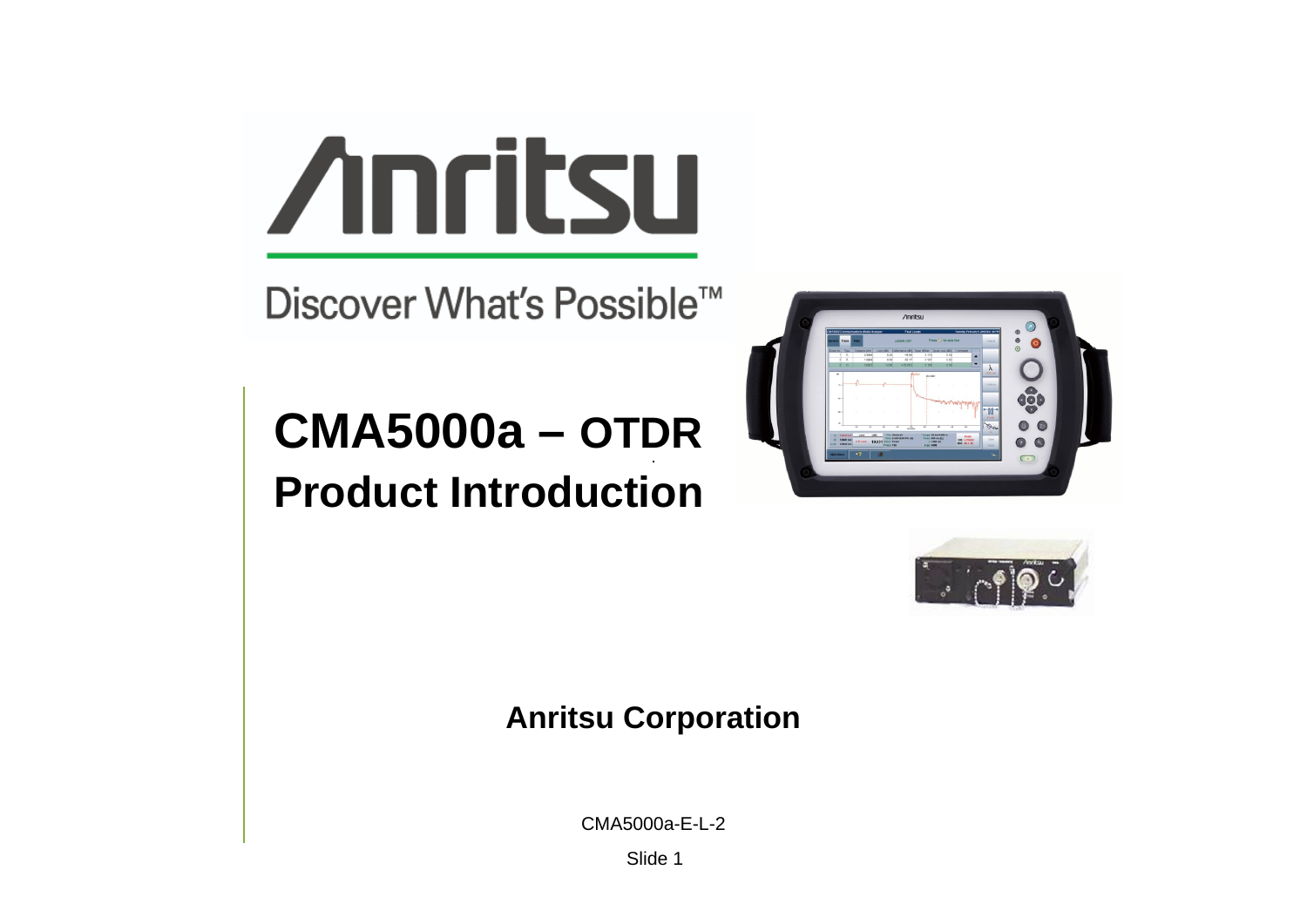## **CMA 5000 OTDR**

*Available Modules*

| <b>Model</b><br><b>Number</b> | Wavelengths                                             | <b>Dynamic Range</b> | <b>Model</b><br><b>Number</b> | Wavelengths                         | <b>Dynamic Range</b> |  |
|-------------------------------|---------------------------------------------------------|----------------------|-------------------------------|-------------------------------------|----------------------|--|
| 5225                          | 1310/1550nm                                             | 37/36dB              | 5261                          | <b>QUAD SM/MM:</b>                  | 24/26dB              |  |
| 5235                          | 1310/1550nm                                             | 40/40dB              |                               | 850/1300nm (62.5um)<br>/1310/1550nm | 35/35dB              |  |
| 5236                          | 1310/1550/1625nm                                        | 40/40/40dB           | 5262                          | <b>QUAD SM/MM:</b>                  | 24/26dB              |  |
| 5245                          | 1310/1550nm                                             | 43/45dB              |                               | 850/1300nm (62.5um)                 | 40/40dB              |  |
| 5246                          | 1310/1550/1625nm                                        | 43/45/43dB           |                               | /1310/1550nm                        |                      |  |
| 5254                          | 1550 <sub>nm</sub>                                      | 50dB                 | 5266                          | $850/1300$ nm $-62.5$ um            | 24/26dB              |  |
| 5260                          | <b>QUAD SM/MM:</b><br>850/1300nm (50um)<br>/1310/1550nm | 24/26dB<br>35/35dB   | 5269                          | $850/1300$ nm - 50um                | 24/26dB              |  |
|                               |                                                         |                      | 5283                          | 1310/1383/1550/1625nm               | 35dB                 |  |
|                               |                                                         |                      | 5491                          | 1310/1490/1550nm                    | 40/40/40dB           |  |
|                               |                                                         |                      | 5493                          | 1310/1490/1550/1625nm               | 37dB                 |  |

į,

CMA5000a-E-L-2

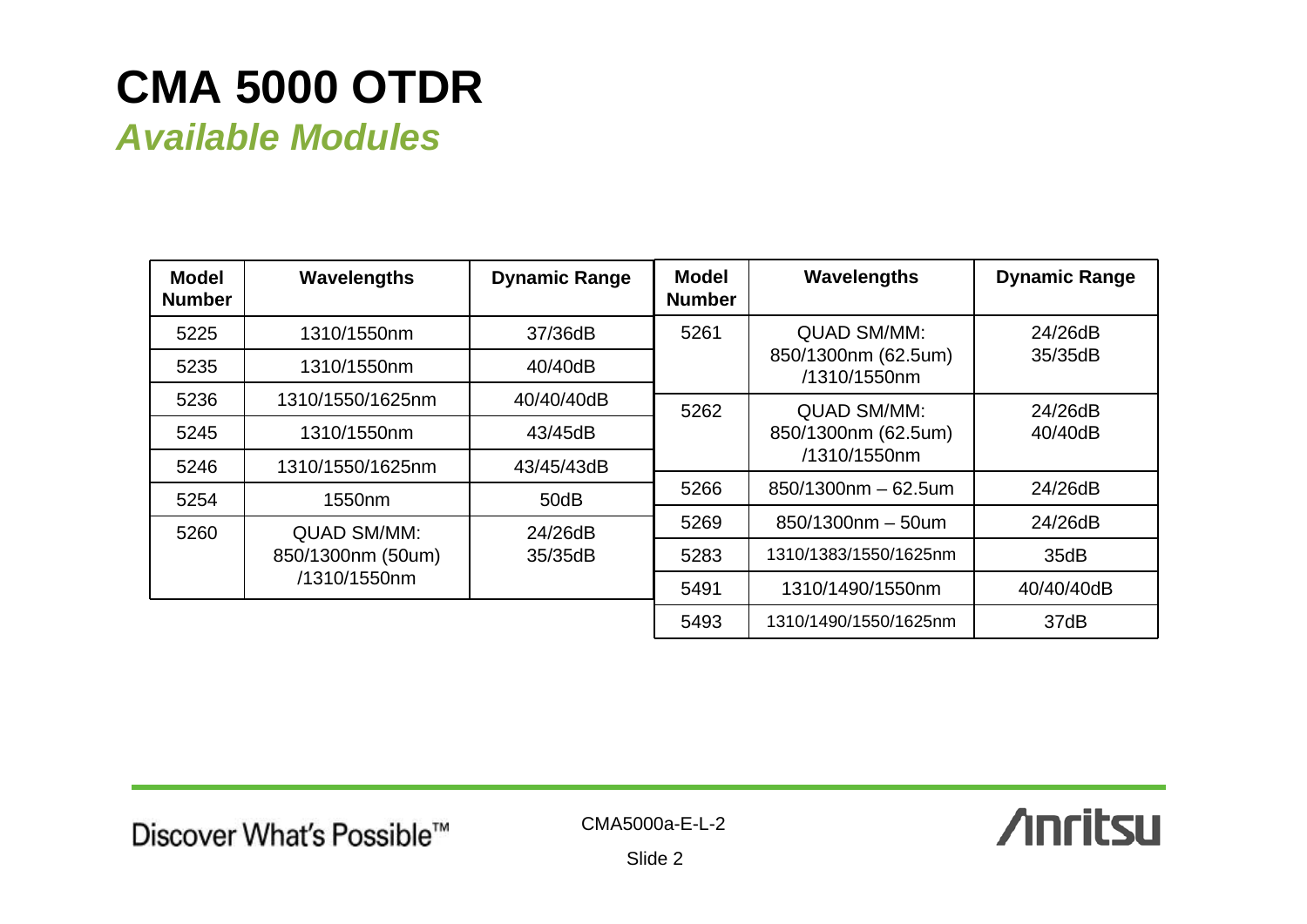# **CMA Series OTDRs**

## *Key Features and Benefits*

- **Unparalleled data sampling Up to 256,000 data points**
	- » Twice as many as the nearest competitor!
	- » Unparalleled waveform creation
- **Ultra-fast real time screen update 0.1 sec**
	- » Great for optimizing splices/connectors
	- » Gives perception of fast testing
- **Fully configurable to your customer's needs**
	- » Over 20 different optics choices single mode or multimode, 25 to 50dB, dual, tri- or quad wavelengths
- **State of the art platform**
	- » Powerful PC, all common I/O
	- » Active product continued development
- **Designed for simplicity and ease of use**
	- » Dedicated testing modes no macros
	- » One button testing (AUTO-TEST)
	- » Minimal set-up time, maximum testing time
	- » A strength for all skill levels
- **Superior trace linearity 0.04 dB/dB**
	- » Provides greater measurement accuracy and consistency

### • **Overlay up to 8 traces simultaneous**

- » Compare between wavelengths to see stresses effecting the cable
- » Compare between fibers in a cable to see inconsistencies



Discover What's Possible™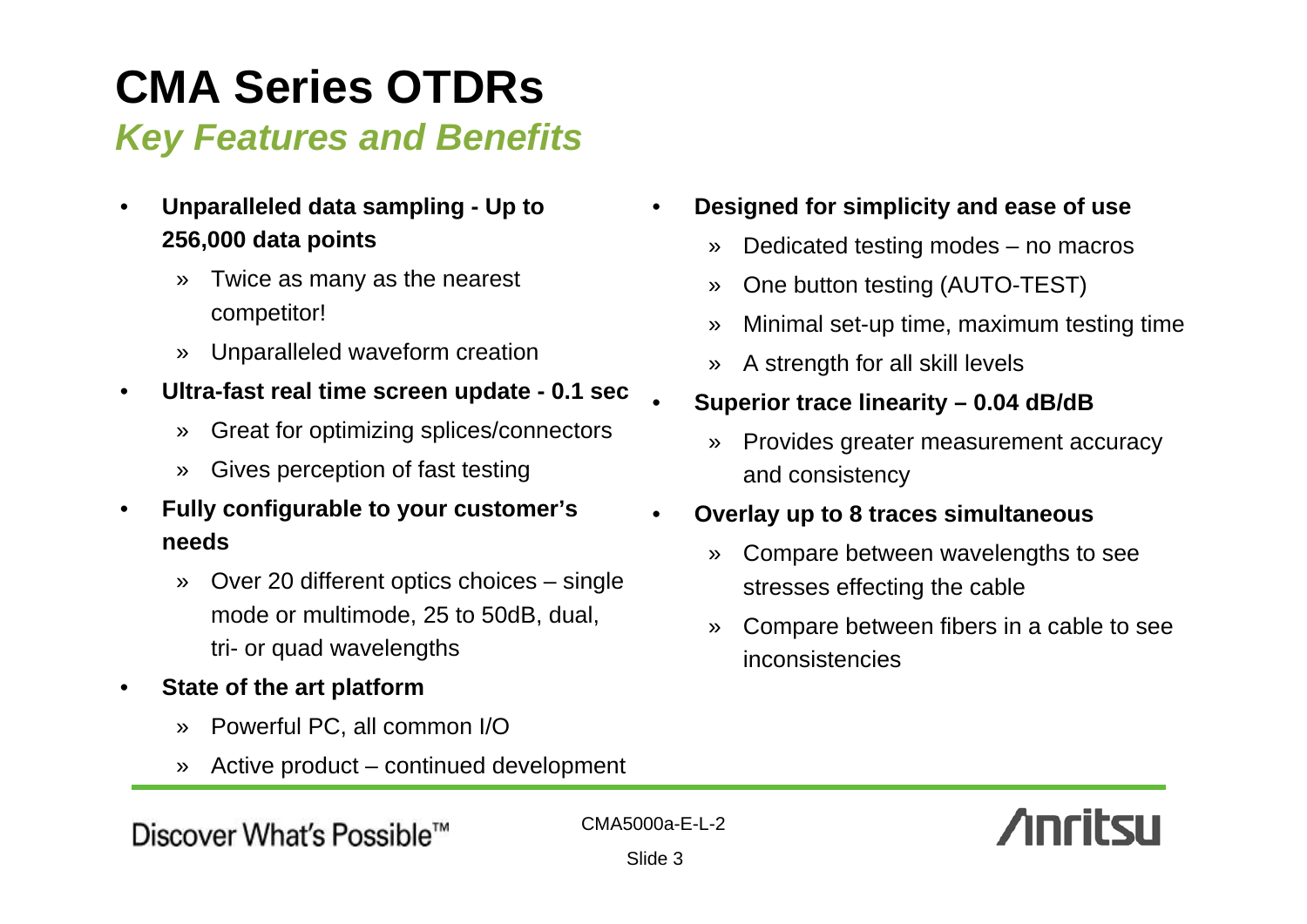# **Dedicated, Easy to Use Software**

## *Testing Modes*

- **Fault Locate**
	- » One Button Automated **Testing**
- **Standard**
	- » Traditional OTDR **Testing**
- **Construction**
	- » Automated Multi-Wavelength Multi-Fiber **Testing**
- **Loss Test Set**
	- » Integrated Power Meter and Light Source
- **Visual Fault Locator**
	- » Visible Red Light
- **Video Inspection Probe**
	- » Connector inspection microscope



Discover What's Possible™

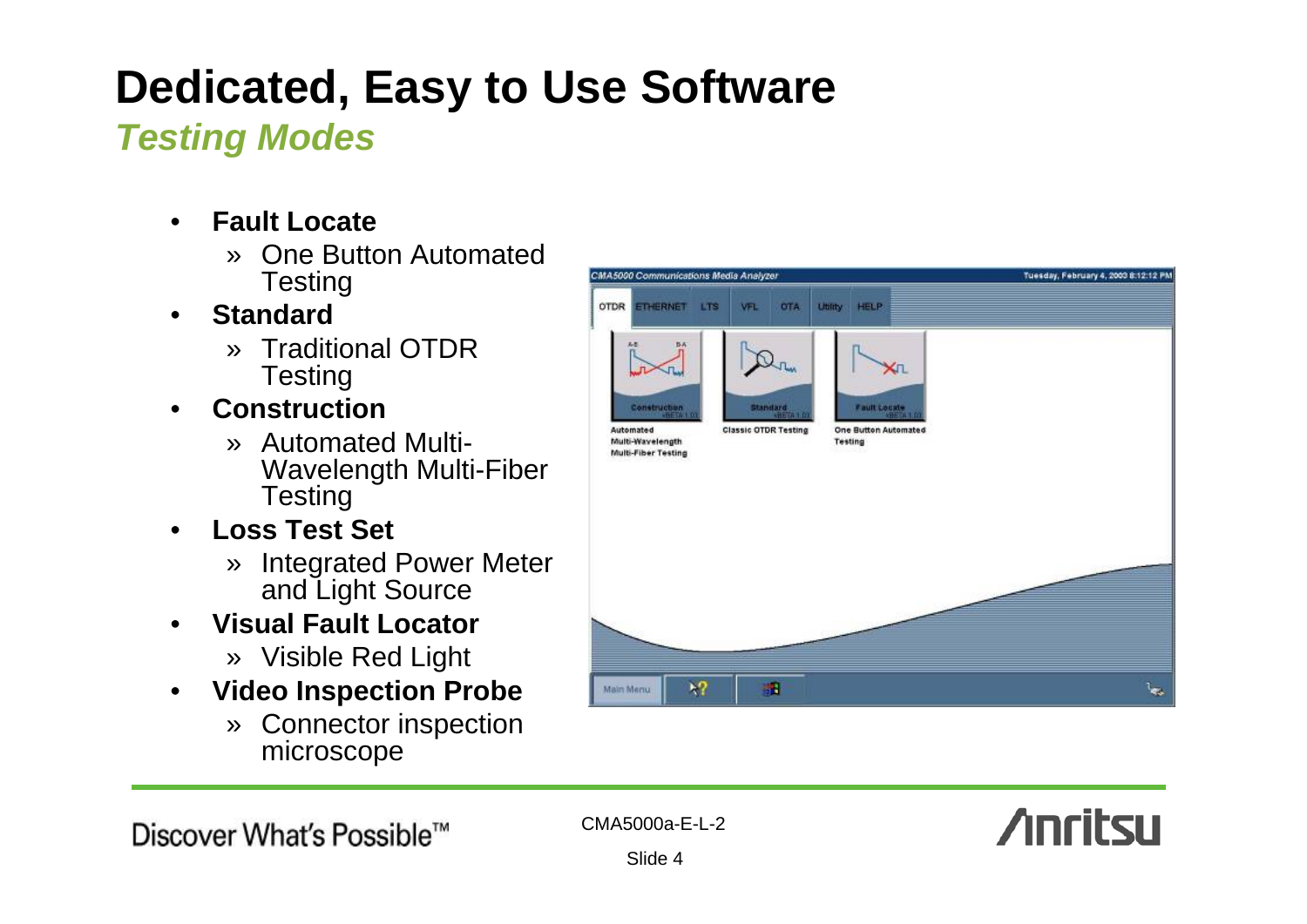# **Fault Locate Mode**

*One Button Automated Testing*

- **One-button break/end locator**
- **Quick test for cable damage**
- **Ideal testing mode for inexperienced users**
	- » Launch condition verified
	- » Test parameters automatically selected
	- » Data averaged just long enough to produce valid results
	- » Easy to read results for even the most inexperienced user
	- » Includes break/end location, span loss and distance past prior event





**Anritsu**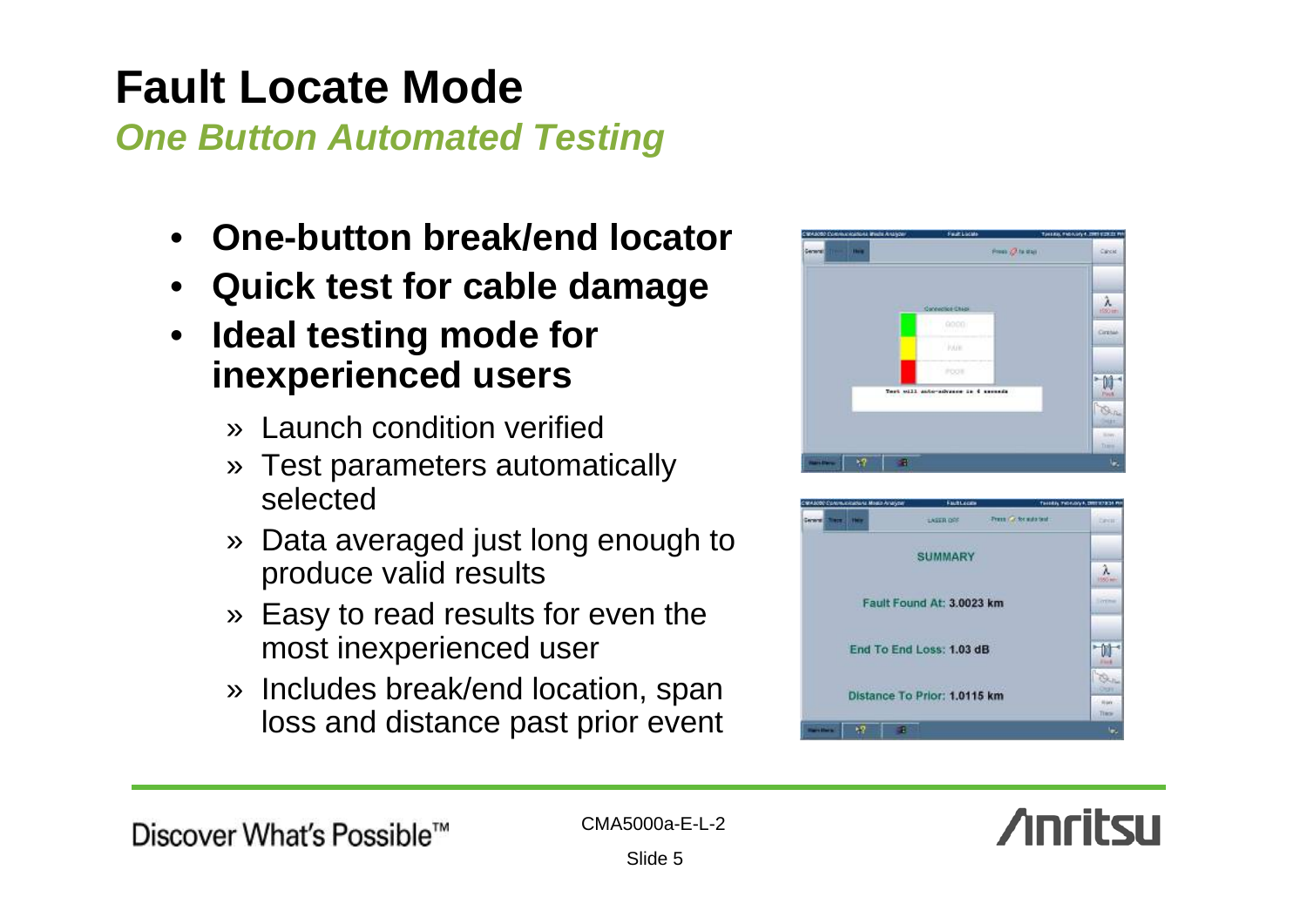# **Standard OTDR Mode**

## *Traditional OTDR Testing*

## • **Full functionality OTDR testing**

- » Multiple trace comparison
- » Automated or manual parameter selection your choice
- » Selectable display modes from A, B, Origin or Anywhere (zoom box)

## • **Customize the unit**

- » Units of measure
- » File save format
- » File save location
- » Reflectance calculation

### • **Complete event table control**

- » Break/end threshold
- » Loss specification
- » Reflectance specification
- » End to end loss







Discover What's Possible™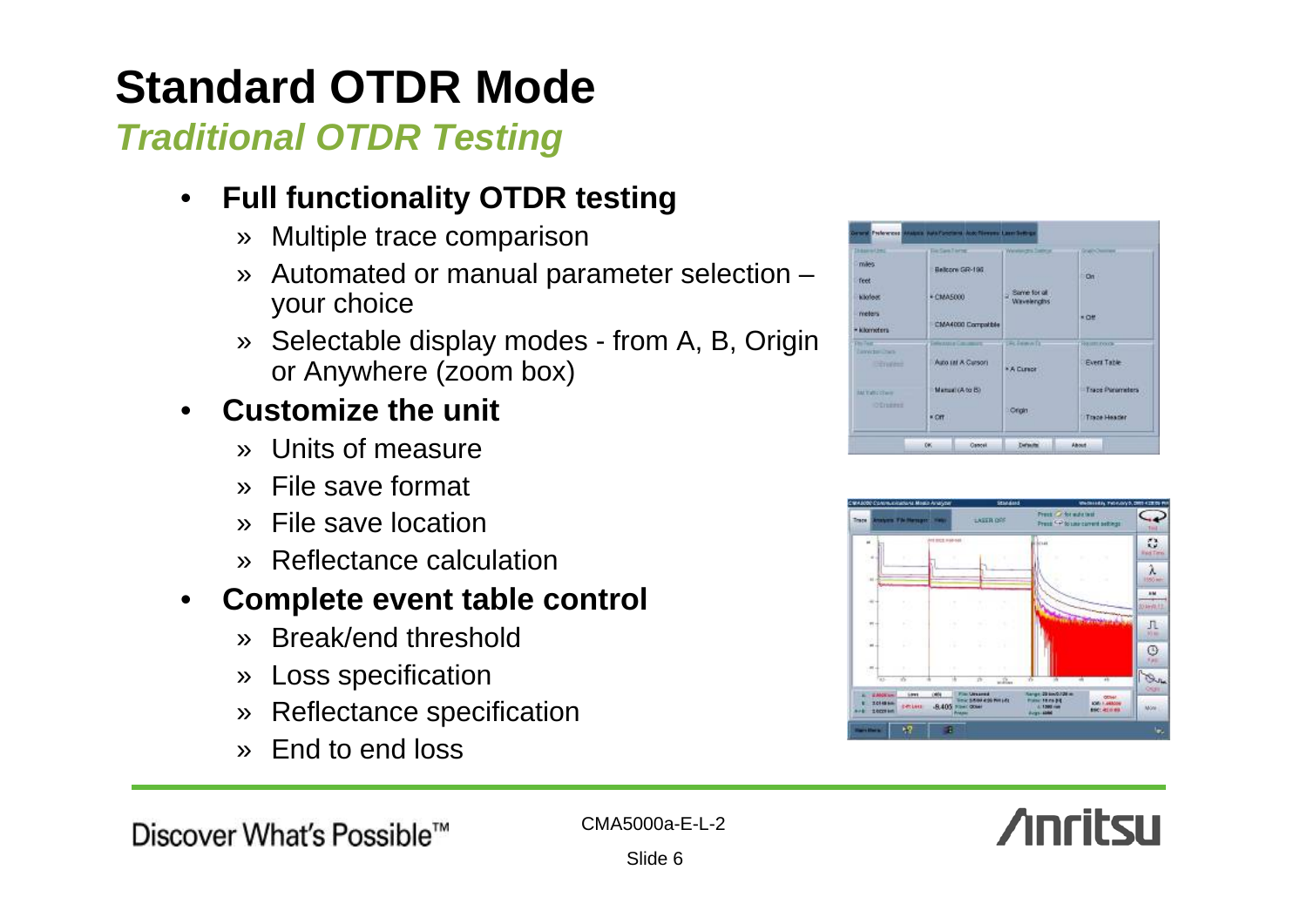# **Construct OTDR Mode**

*Automated Multi-Wavelength Testing*

- **Automated testing of multiple fiber cables**
- **Test multiple fibers at multiple wavelength quickly and easily**
- **Enter the information once and test/save each fiber with a single key press**
- **Ensures consistency in filename and parameters**
- **Combines the best of CMA 4000 Construction and Multiple Wavelength modes**



**Anritsu**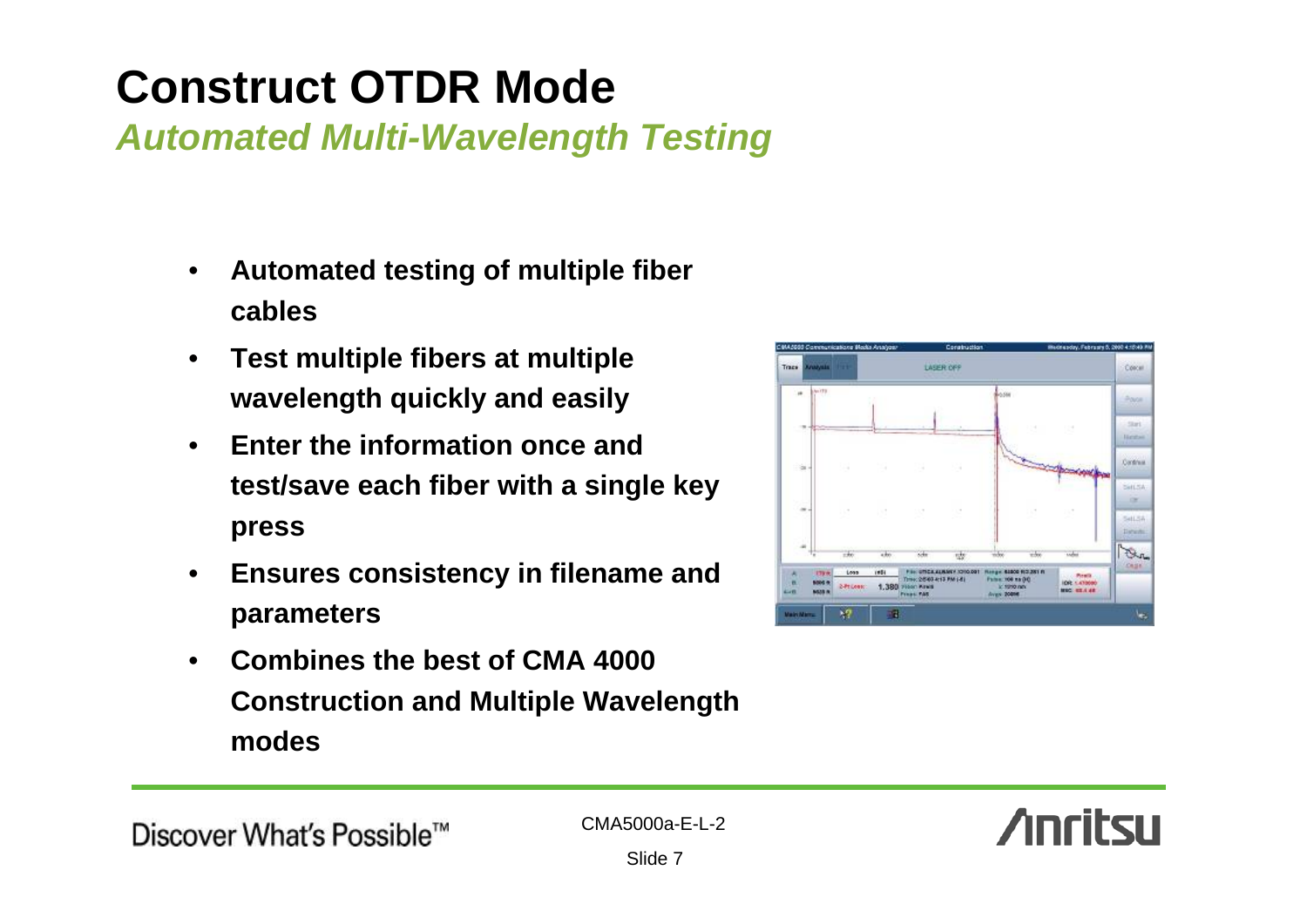## **PON Mode**  *Dedicated FTTx testing*

- **Designed GUI for testing networks featuring optical splitters**
- **Parameters optimized for testing the high losses associated with optical splitters**
- **Accurate end to end loss and splitter classification**



### Blue: **Normal OTDR**Red: **PON Mode**



Discover What's Possible™

CMA5000a-E-L-2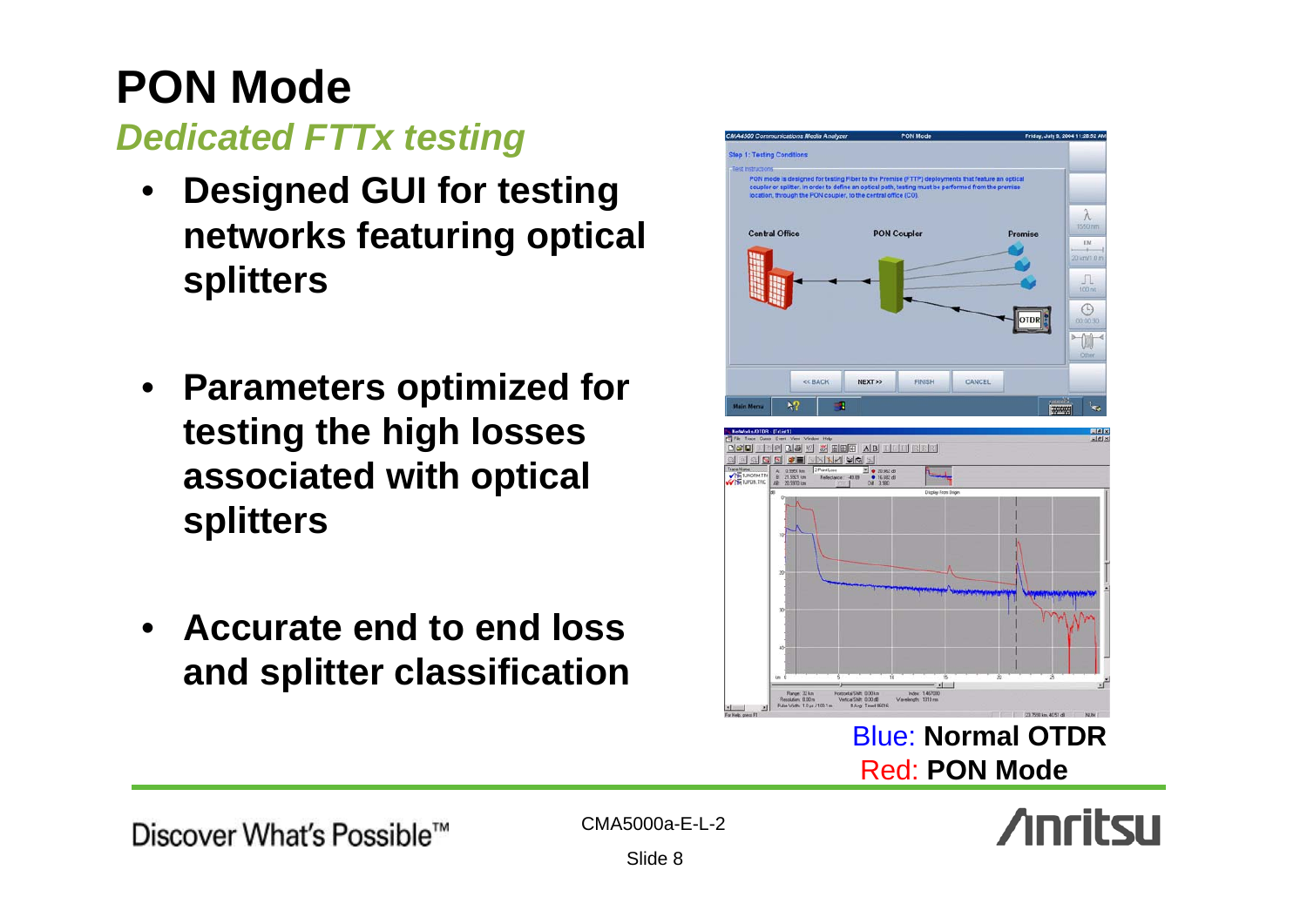## **Loss Test Set Mode**

## *Optional Power Meter and Light Source*

- **Adds a stabilized mode to the OTDR laser for point to point testing**
	- » More cost effective than buying stand-alone handheld sources
- **CW, 1kHz or 2kHz output modes**
- **Universal connector easily adapts to all connector styles**
	- » Uses the same UC-130-XX adapters as the OTDR
- **High (-8 dBm) output provides exceptional dynamic range for testing even the longest fibers**
	- » (−8 dBm output) <sup>−</sup> (−65 dB sensitivity)  $= 57$  dB of range
- **High power CATV range**
	- » +20 to −55 dBm
- **Data table for easy storage of results**



Discover What's Possible™

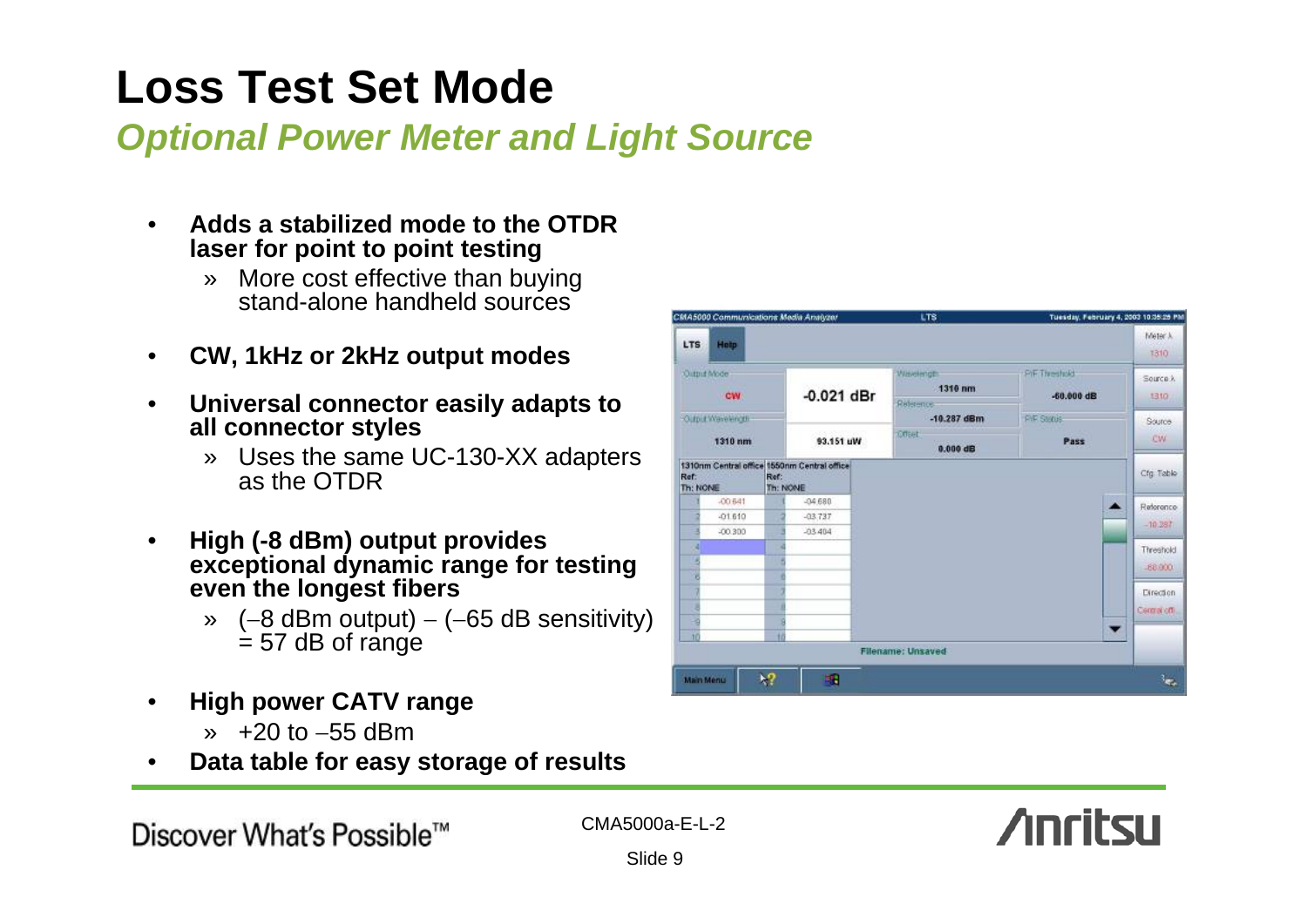# **Visual Fault Locator Mode**

*Optional "Red Light" Test*

- **Visible red light for troubleshooting within the OTDR dead zone**
- **Provides easy identification of a particular fiber**
- **Select output mode: CW or 2 KHz modulated**
- **Universal 2.5 mm connector fits all standard size connectors**
- **0dBm (1mW) max output** » ~5km (3 mile) range

| CMA5000 Communications Media Analyzer | <b>VFL</b> | Tuesday, February 4, 2003 9:30:34 PM |
|---------------------------------------|------------|--------------------------------------|
| VFL                                   |            | Output Mode<br>ON.                   |
|                                       |            | Timeout<br>OFF                       |
|                                       |            |                                      |
|                                       | ON         |                                      |
| Output Mode:                          |            |                                      |
|                                       | OFF        |                                      |
| Timeout Mode:<br>Timeout Value:       | 0:10       |                                      |
| Current Timeout:                      | 0:0        |                                      |
|                                       |            |                                      |
|                                       |            |                                      |
| $x^2$<br>堀<br><b>Main Menu</b>        |            | z.                                   |

Discover What's Possible™

CMA5000a-E-L-2

**Anritsu**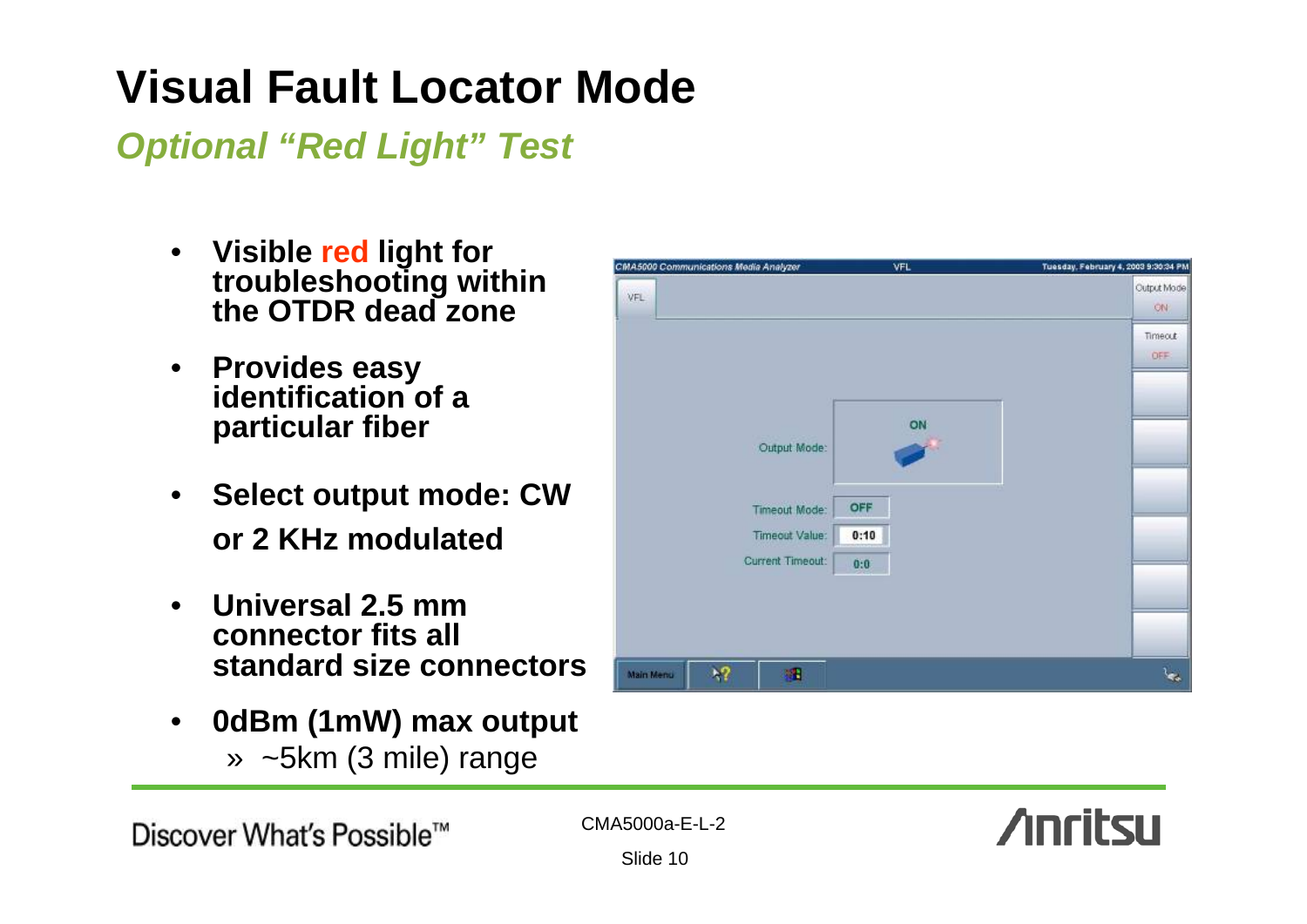## **Test Fiber Modules**

- **The additional bay in the CMA5000 can be used to house a test fiber module or as they are commonly referred to launch boxes.**
- **Configuration: Single mode models are 1.1 km of SMF-28 with choice of FC, ST or SC connectors**
- **Allows initial connector characteristics such as loss and reflectance to be measured**
- **Integrated design means there is one less piece of test equipment to carry**



Discover What's Possible™

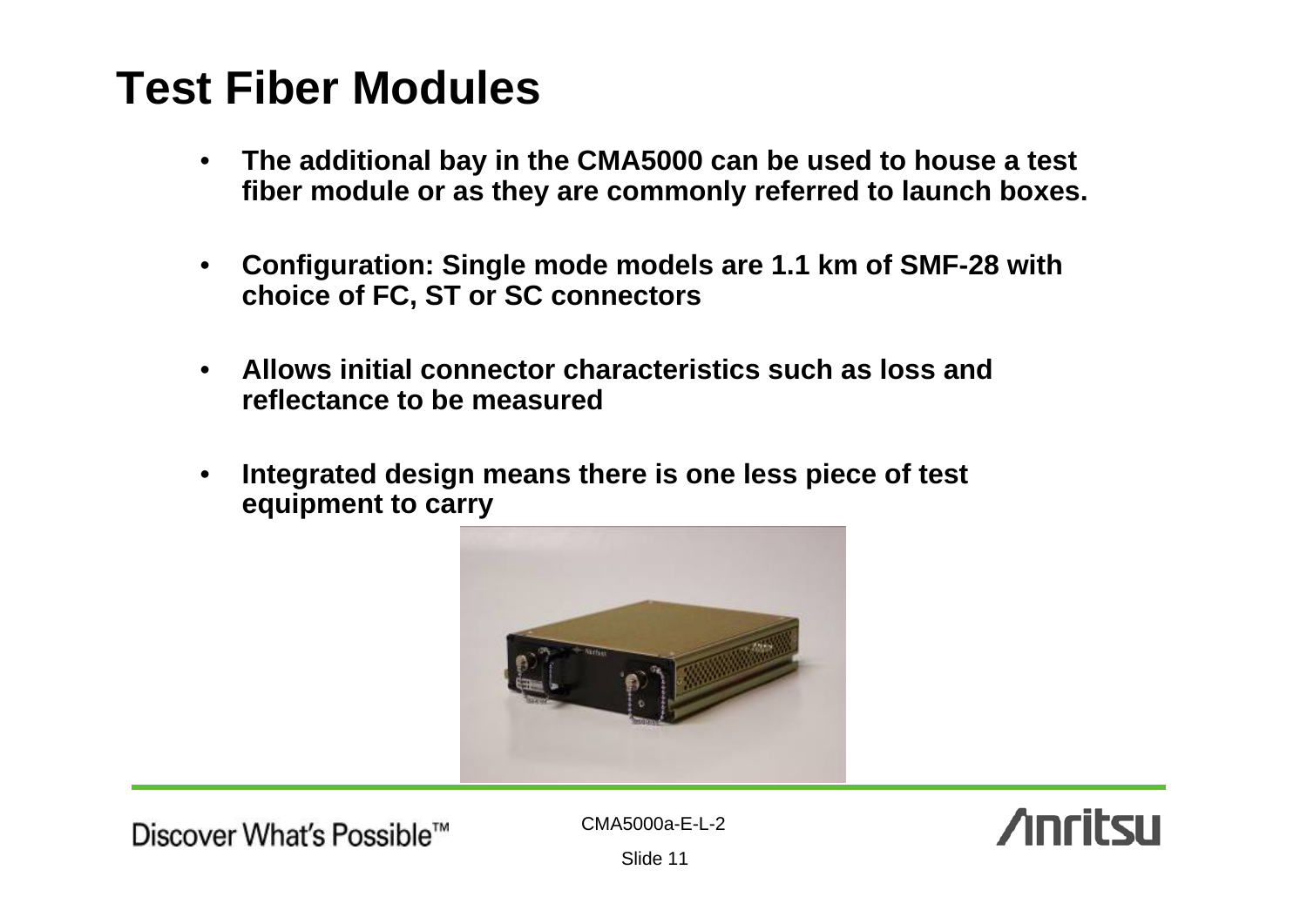## **CMA 5000**  *ORL Testing Solution*

### •**Same Accuracy as an ORL meter**

 $\frac{1}{2}$   $\pm$ 1dB at 1310 and 1550nm,  $\pm$ 2dB at 1625nm

### •**Easy to Use**

- » 1 Button Test
- » Reference values stored within the module eliminate the need for referencing and mandrel wrapping

### •**Less Expensive**

» Half the price of a typical ORL meter

### •**Increased Flexibility**

» Test at 1310, 1550, or 1625nm

### •**Exclusive Troubleshooting Mode**

» Provides table of reflective events and their contribution to the overall ORL value

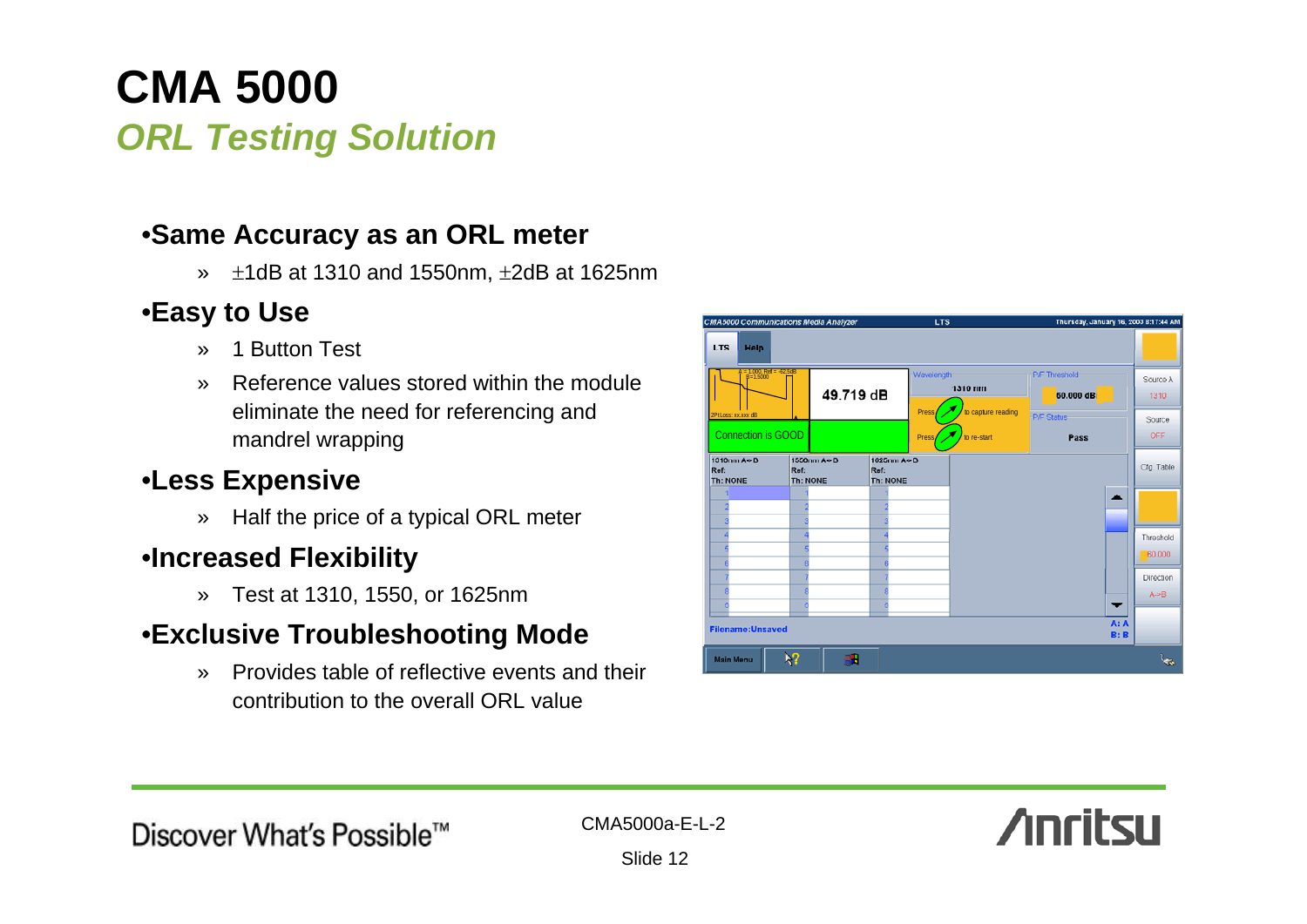## **ORL Testing Solution**  *GUI Features*

- **Application tab on the main testing mode screen**
- **Built in connection check**
	- » Verify test fiber box to FUT connection
- **Pass/Fail threshold**
- **Results table for readings**

| CMA5000 Communications Media Analyzer     |                  |             |                                  | <b>LTS</b>                                             |             |                                | Thursday, January 16, 2003 8:17:44 AM |                                    |
|-------------------------------------------|------------------|-------------|----------------------------------|--------------------------------------------------------|-------------|--------------------------------|---------------------------------------|------------------------------------|
| <b>LTS</b><br><b>Help</b>                 |                  |             |                                  |                                                        |             |                                |                                       |                                    |
| $= 1.000$ , Refl = $-62.5dB$<br>B=1.5000  |                  | 49.719 dB   |                                  | Wavelength-<br>1310 nm<br>to capture reading<br>Press, |             | -P/F Threshold-<br>$60.000$ dB |                                       | Source $\lambda$<br>1310<br>Source |
| 2Pt Loss: xx.xxx dB<br>Connection is GOOD |                  |             |                                  | Press.                                                 | to re-start | <b>P/F Status</b><br>Pass      |                                       |                                    |
| 1310nm A > B<br>Ref:<br>Th: NONE          | Ref:<br>Th: NONE | 1550nm A->B | 1625nm A > B<br>Ref:<br>Th: NONE |                                                        |             |                                |                                       | Cfg. Table                         |
|                                           |                  |             |                                  |                                                        |             |                                |                                       |                                    |
|                                           |                  |             |                                  |                                                        |             |                                |                                       | Threshold                          |
|                                           |                  |             |                                  |                                                        |             |                                |                                       | 60.000<br><b>Direction</b>         |
|                                           |                  |             |                                  |                                                        |             |                                | ▼                                     | $A - B$                            |
| <b>Filename: Unsaved</b>                  |                  |             |                                  |                                                        |             |                                | A: A<br>B: B                          |                                    |
| <b>Main Menu</b>                          | ት?               | 9H          |                                  |                                                        |             |                                |                                       | ٢ö.                                |

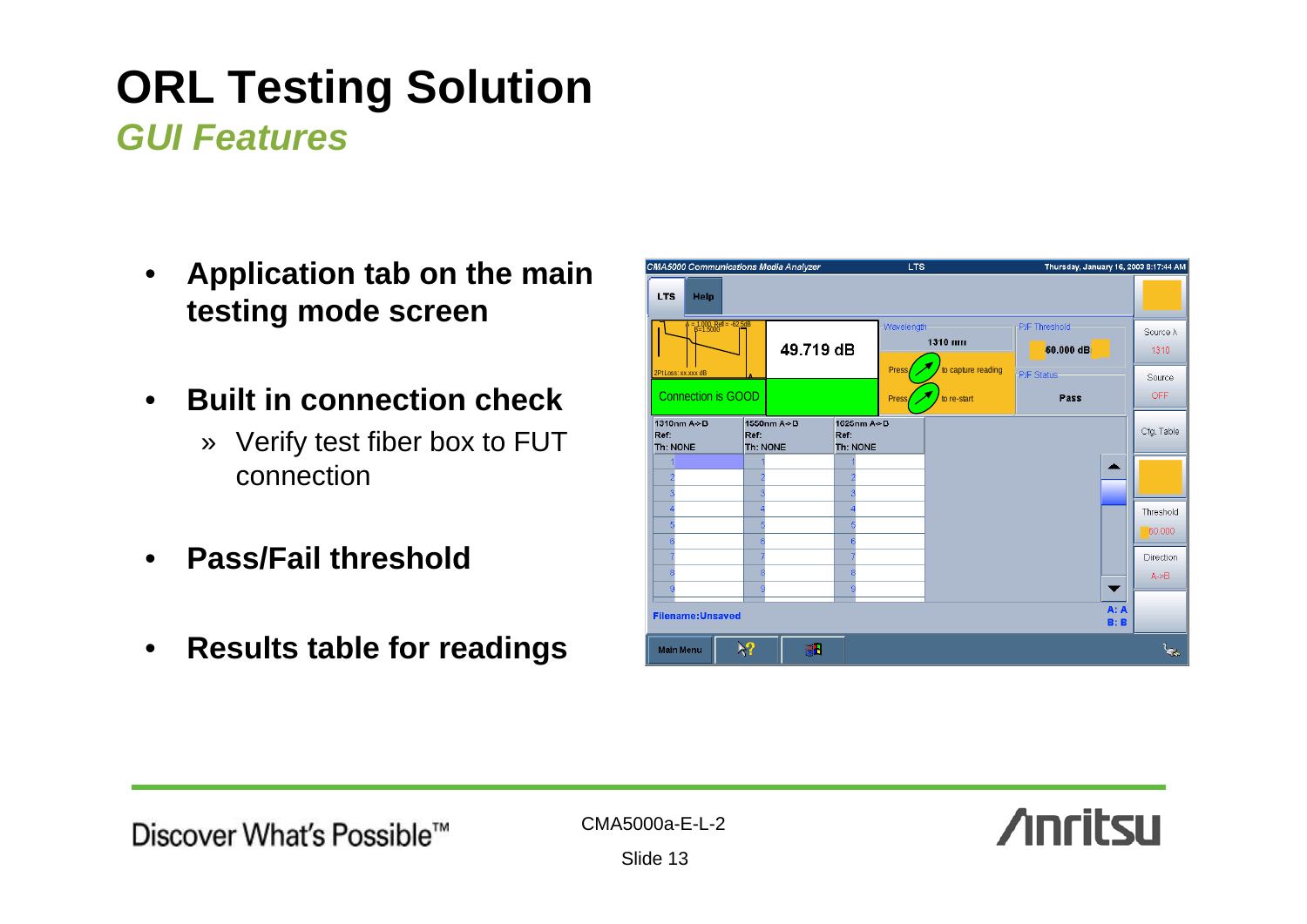# **NetWorks Data Processing Utility**

*The ultimate data processing tool*

**Software utility for viewing, printing and analyzing OTDR and Loss Test Set data.** 

### •**Complete report generating tool "on the box"**

- » Uni- and Bi-directional splice loss
- » Exception
- » Fiber Acceptance
- » Trace Summary

### •**Batch processing for high count fiber cables** •**Full analysis and Bellcore/Telcordia file format processing** •**Pre-installed on all CMA 4500 & 5000 units**

– no additional charges





Discover What's Possible™

CMA5000a-E-L-2

**Anritsu**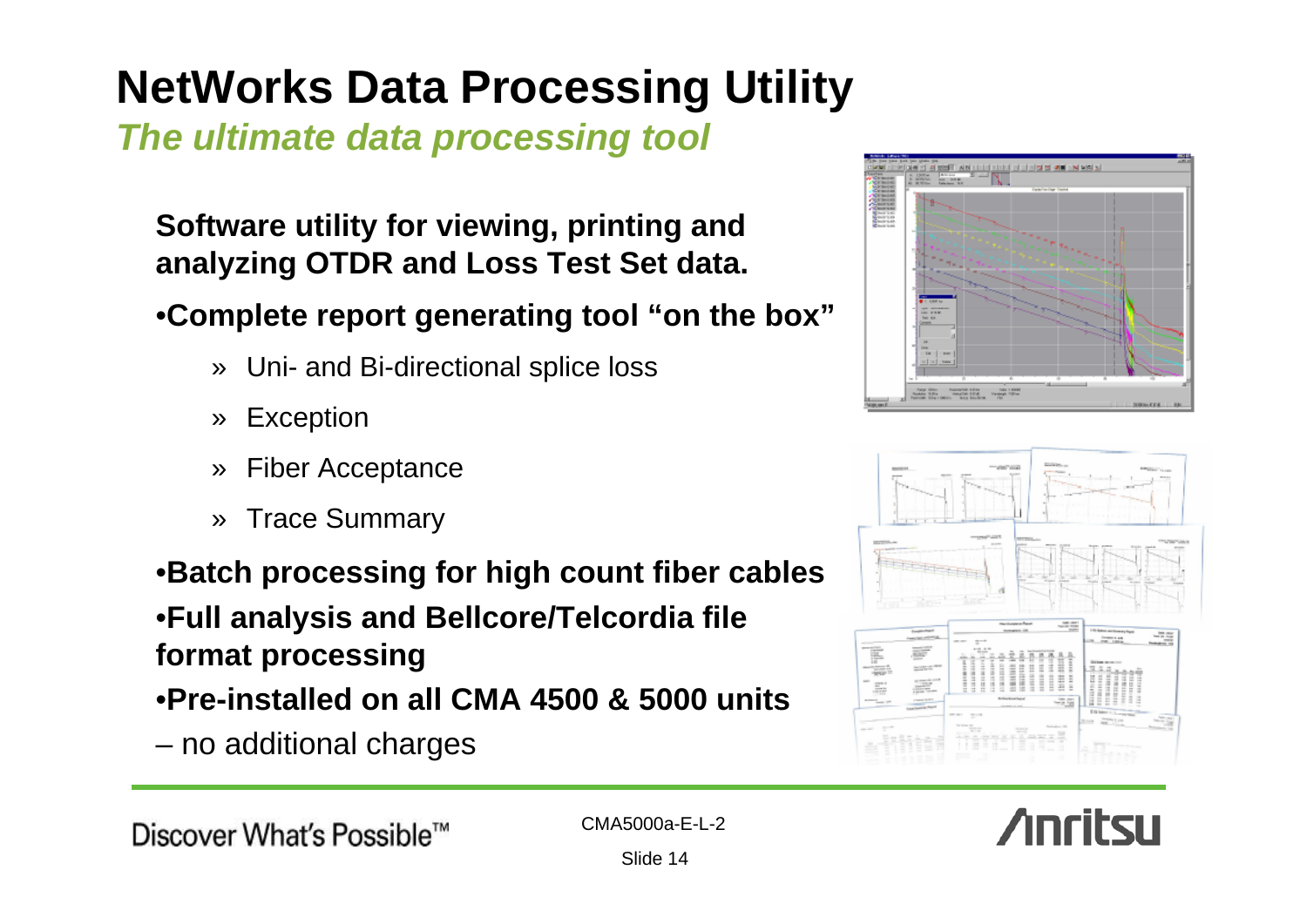## **Summary**  *Selling Tips and Tools*

- **Know the product**
	- » A sales person who knows the product well will make it seems very easy to use
	- » It can also go wrong *fumbling through menus can make the product look complicated and hard to use*
	- » Know what is standard and what options are available *a customer appreciates someone who can answer their questions immediately*

### • **Be prepared**

- » Configure equipment before visiting the customer
- » Bring all necessary adapters and test fibers *do not rely on the customer*
- » Show the VIP as an additional tool
- » Show NetWorks as a powerful but easy to use utility
- » Make sure your equipment is up to date so it performs at its best

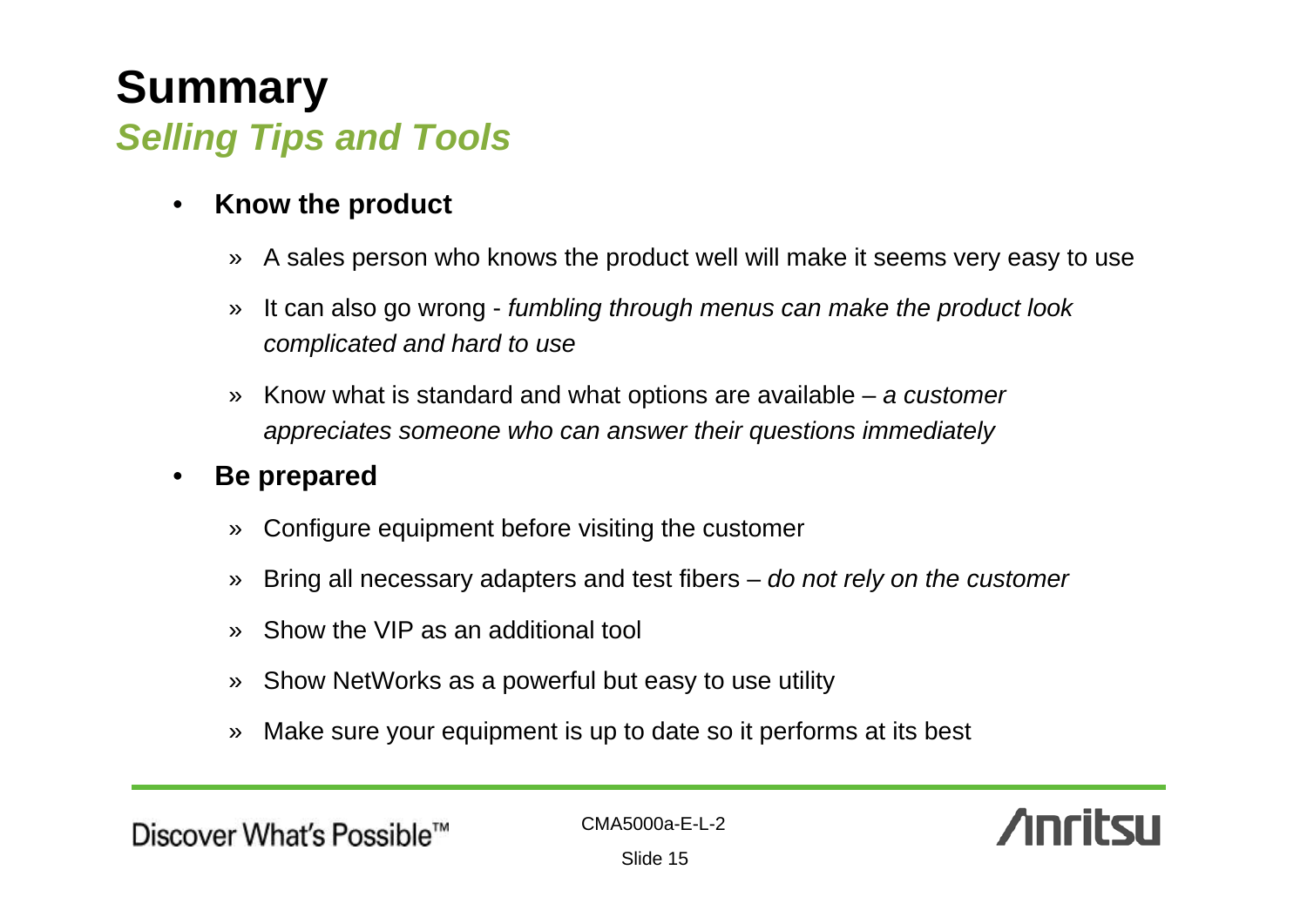### *Note*

U

CMA5000a-E-L-2